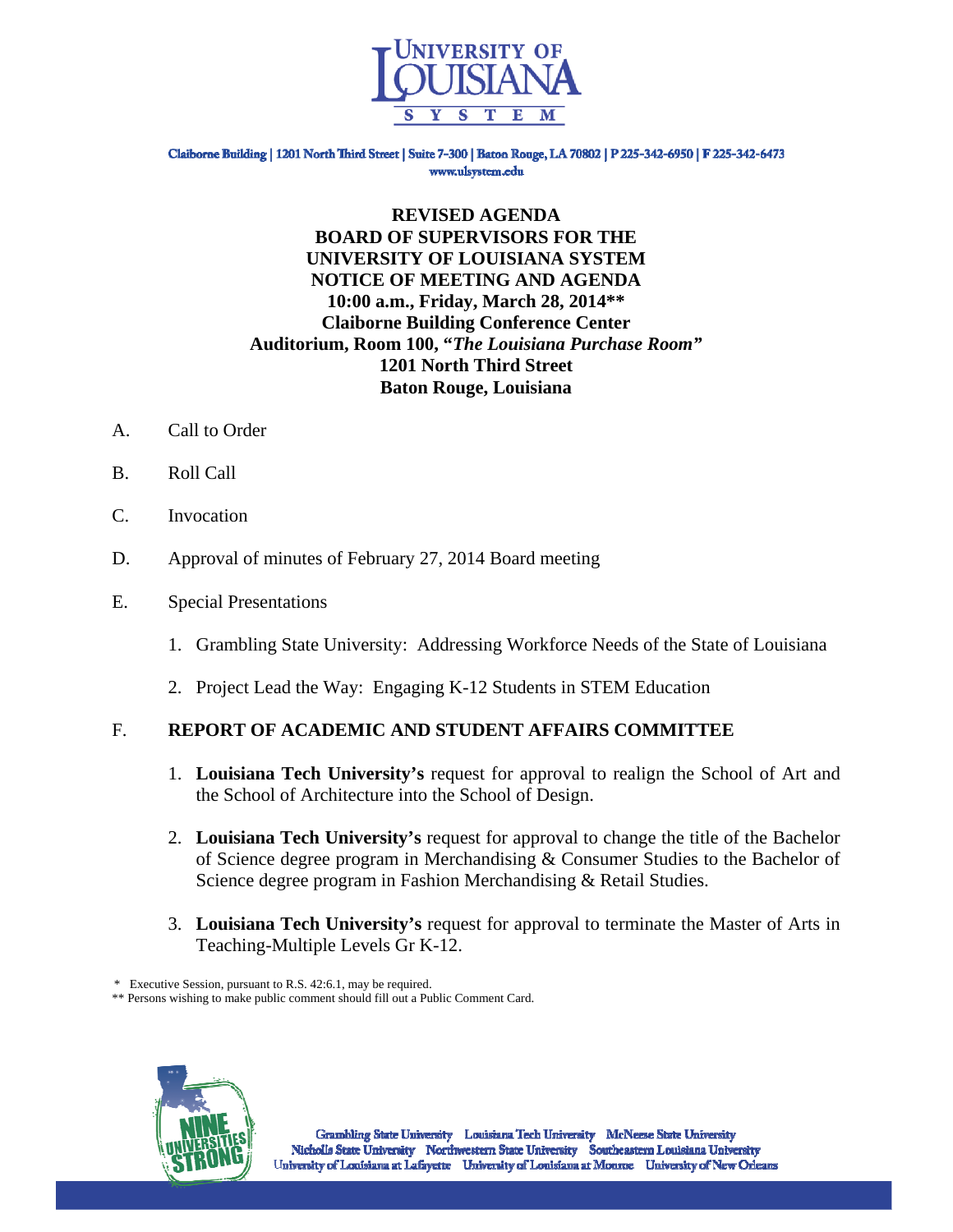- 4. **Louisiana Tech University's** request for approval to terminate the Bachelor of Science Education Multiple Levels Gr K-12; and reinstate the Bachelor of Science Health & Physical Education Gr K-12.
- 5. **Nicholls State University's** request for approval to award an honorary Doctor of Letters (D.Litt.) degree to Lawrence "Sonny" Albarado, Jr. at Spring Commencement Exercises.
- 6. **Northwestern State University's** request for approval to award an honorary Doctor of Humane Letters degree to Bert B. Tussing at Spring Commencement Exercises.
- 7. **University of Louisiana at Lafayette's** request for approval of a Proposal for a Post Baccalaureate Certificate in Accounting.
- 8. **University of Louisiana at Lafayette's** request for approval of a Proposal for a Graduate Certificate in Business Administration.
- 9. **University of Louisiana at Lafayette's** request for approval of a Proposal for a Graduate Certificate in Professional Writing.
- 10. Other Business

# G. **REPORT OF JOINT FACILITIES PLANNING AND FINANCE COMMITTEE**

- 1. **McNeese State University's** request for approval of a contract with Mr. Ronald P. Savoie, Head Women's Soccer Coach, effective March 1, 2014.
- 2. **McNeese State University's** request for approval to place referenda on student selfassessed fees regarding (a) band, (b) spirit, (c) athletics, (d) theatre, (e) safety, (f) rodeo, and (g) student engagement on a student ballot.
- 3. **Southeastern Louisiana University's** request for approval of a contract with Mr. Jim Smoot, Head Women's Volleyball Coach, effective February 1, 2014.
- 4. **University of Louisiana at Monroe's** request for approval to construct a new International Student Facility utilizing a 501(c)3, not-for-profit corporation, and acceptance of improvements.
- 5. **University of Louisiana at Monroe's** request for approval to enter into a Grounds Lease Agreement and Agreement to Lease with Option to Purchase with ULM Facilities Inc., a 501(c)3 not-for-profit corporation, to replace the artificial turf at Malone Stadium Football Field and accept donation of improvements to the University.
- 6. Other Business